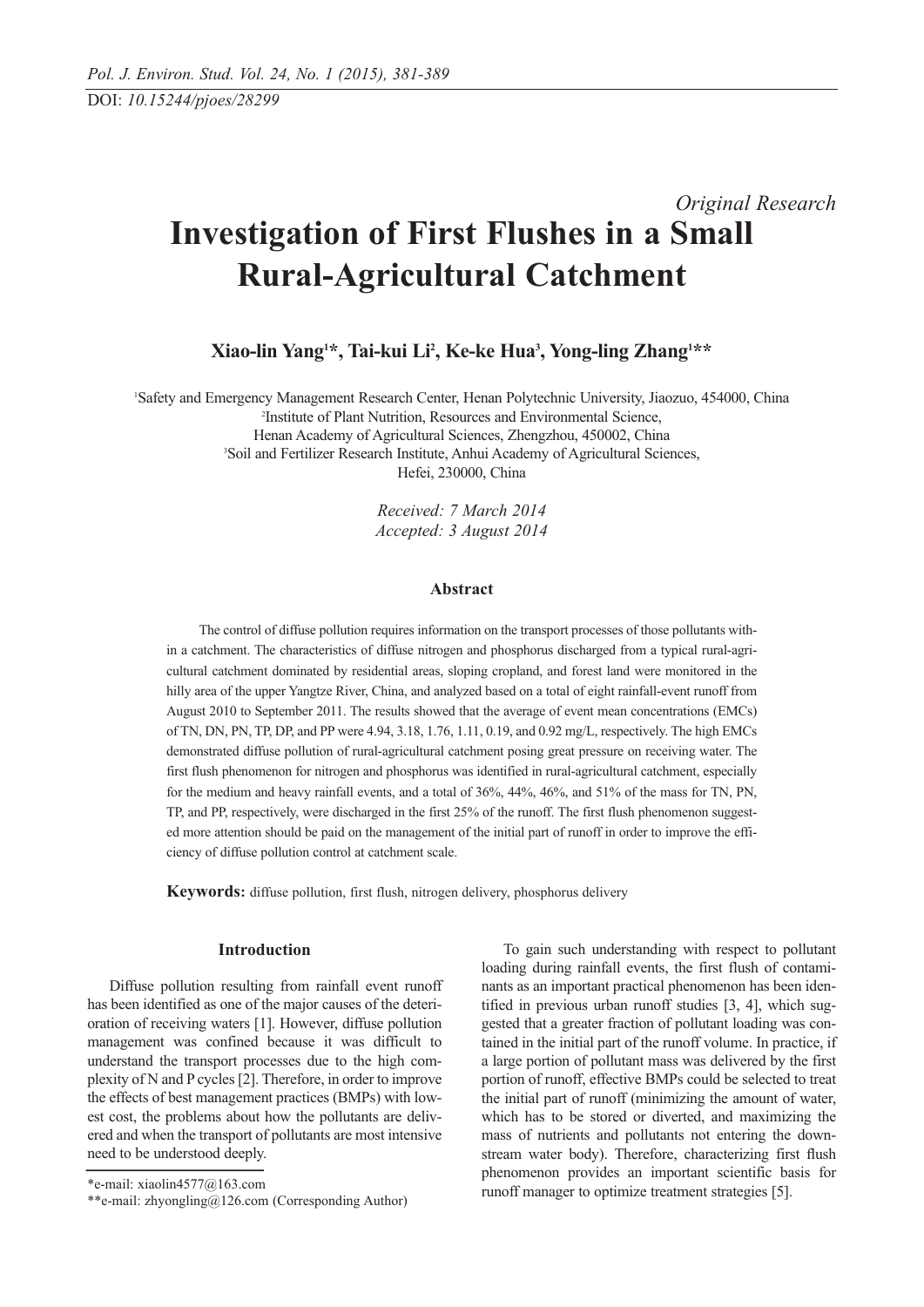The first flush phenomenon is frequently observed in the runoff of small, highly impervious areas, such as highways and parking lots [1, 3, 4]. However, relatively rare detailed research has been performed for rural-agricultural catchment with complex characteristics of both impervious and pervious land surfaces. Due to rapid development in rural areas and ecological migration as a result of the construction of the Three Gorges Reservoir (TGR), the ruralagricultural catchment has become an important catchment type in the hilly area of the upper Yangtze River, China. The diffuse pollution of rural-agricultural catchment posed a great pressure on the water quality of the TGR and the Yangtze River [6]. Therefore, understanding the delivery of pollutants during rainfall events and clarifying whether first flush phenomenon has occurred in rural-agricultural catchment are essential for water management of the Yangtze River.

The diffused pollution in rural-agricultural catchment was influenced by highly impervious and pervious land use. Therefore, we especially expect that a typical first flush phenomenon exists in these regions as in highly impervious areas that the most effective BMPs can be selected with the assistance of the knowledge of first flush achieving the objectives of minimizing the amount of water which has to be treated and maximizing the mass of nutrients or pollutants that do not enter the receiving water. Therefore, the primary objectives of this study are framed based on a fundamental question: when the transport of pollutants is most intensive during a rainfall event. The specific objectives of this work are as follows:

- (1) Analyzing the relationship between the N, P transport and rainfall event.
- (2) Whether the First flush of pollutants occurred.
- (3) Determining the strength of first flush in rural-agricultural catchment.

#### **Methodologies**

#### Study Site Description

The water quality of the Yangtze River is greatly influenced by the nutrients discharged from the catchments of the upper Yangtze River, China [7]. This study was conducted in a typical rural-agricultural catchment (Jieliuyan catchment) located in the hilly area of the upper Yangtze River (105 $27^{\circ}$ E, 31 $^{\circ}$ 16<sup>'</sup>N), China (Fig. 1). The study site has a moderate subtropical monsoon climate. During 1981- 2008, the area had an annual mean temperature of 17.3ºC and a mean precipitation of 826 mm. During the same period, 5.9%, 65.5%, 19.7%, and 8.9% of the annual precipitation occurred in the spring (March to May), summer (June to August), autumn (September to November), and winter (December to February), respectively.

The Jieliuyan catchment (JC) has a drainage area of 0.35 km2 and elevation between 400 and 600 m. The catchment consists of five main types of land use: sloping cropland (42.0%), forestlands (36.0%), paddy fields (12.0%), and residential areas  $(3.5\%)$ , and road  $(6.5\%)$  (Fig. 2).

The impervious land surface accounts for about 10.0% of total area of JC. Rice is planted in the lower parts of the valleys from May to September, with synthetic fertilizers applied at rates of 150 kg N/ha, 90 kg  $P_2O_5/ha$ , and 36 kg  $K<sub>2</sub>O/ha$ . The rice crop is then rotated with rapeseed (*Brassica campestris* L.) from October to May, with synthetic fertilizers applied at rates of 130 kg N/ha, 60 kg  $P_2O_5/ha$ , and 36 kg K<sub>2</sub>O/ha. The sloping croplands in the upper parts of the catchment are planted conventionally with winter wheat (*Triticum aestivum* L.) with synthetic fertilizers applied at rates of 130 kg N/ha, 90 kg  $P_2O_5$ /ha, and 36 kg  $K<sub>2</sub>O/ha$  in late October to May of the following year and then rotated with corn (*Zea mays* L.), with synthetic fertilizers applied at rates of 150 kg N/ha, 90 kg  $P_2O_5/ha$ , and 36 kg  $K_2O/ha$  from May to September.

#### Sampling Strategy

A total of 8 rainfall events were investigated at the monitoring station from August 2010 to September 2011 (Table 1).



Fig. 1. Location of the study area in the hilly area of the Yangtze River.



Fig. 2. The sketch of studied catchment-Jieliuyan catchment and the location of monitoring station.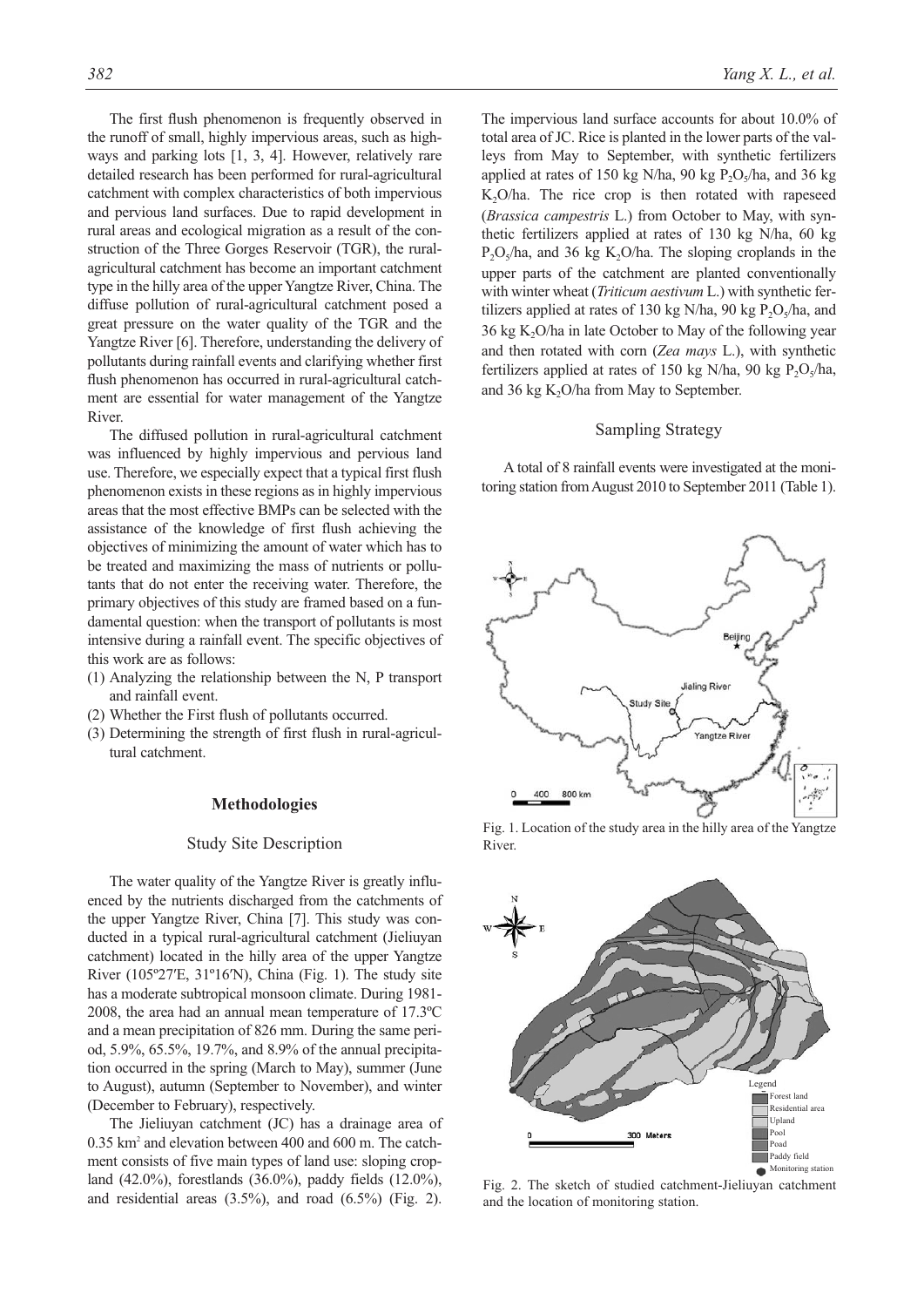| Events     | Precipitation<br>(mm) | Max. rainfall intensity<br>(mm/h) | Total flow volume<br>$(m^3)$ | <b>ADWP</b><br>$\text{(day)}$ | Rainfall type |
|------------|-----------------------|-----------------------------------|------------------------------|-------------------------------|---------------|
| 2010-07-15 | 60.4                  | 32.4                              | 7025.7                       |                               | Heavy         |
| 2010-08-14 | 6.5                   | 5.2                               | 554.23                       | 14                            | Small         |
| 2010-08-20 | 15.8                  | 10.8                              | 2,094.966                    | $\overline{2}$                | Medium        |
| 2010-09-05 | 20.4                  | 4.4                               | 738.97                       | 10                            | Medium        |
| 2011-05-29 | 14.4                  | 3.9                               | 1,178.2                      | 7                             | Medium        |
| 2011-06-21 | 79.7                  | 24.6                              | 7,043.3                      | 4                             | Heavy         |
| 2011-06-26 | 20.2                  | 5.2                               | 2,695.9                      | 3                             | Medium        |
| 2011-09-07 | 32.5                  | 8.4                               | 2,303.9                      | 13                            | Heavy         |

Table 1. Basic statistical characteristic of studied events in JC catchment.

ADWP – antecedent dry weather period

Rainfall was monitored continuously using tipping bucket rain gauges (manufactured by Teledyne ISCO, Inc., USA) which were installed on the roof of the monitoring station. The runoff discharges were measured using V-notch weir installed at outlet, the automated water level recorders were set to read the real-time water levels. The water samples were collected with automatic samplers (ISCO 6712, manufactured by Teledyne ISCO, Inc., USA) which were triggered when the rainfall intensity was above 1 mm/h. Discrete samples were collected every 15 minutes during the first 3 hours of each event and every hour subsequently.

All samples were taken to the laboratory immediately and divided, preserved in a refrigerator with 4ºC and analyzed within 24 hours. One portion of each sample was filtered through 0.45 μm membrane filters and digested with  $K_2S_2O_7$  solution for determination of dissolved nitrogen (DN) and dissolved phosphorus (DP). The unfiltered samples were digested with  $K_2S_2O_7$  solution and analyzed for total nitrogen (TN) and total phosphorus (TP) following standard analytical methods [8]. The differences between the TN and TP and their respective dissolved forms were considered to be the particulate forms of N (PN) and P (PP) (e.g.,  $PN = TN - DN$  and  $PP = TP - DP$ ) [9].

#### Data Analysis

#### *Event Mean Concentration*

The use of an event mean concentration (EMC) is appropriate for evaluating the effects of rainfall runoff on receiving waters [1]. The event mean concentration (EMC) represents a flow-weighted average concentration computed as total pollution mass divided by the total runoff volume for an event of duration [10].

$$
EMC = \frac{M}{V} = \frac{\int_{t_0}^{t} C(t)Q(t)dt}{\int_{t_0}^{t} Q(t)dt}
$$

...where *M* is the total mass of variables over the entire event duration (g) and *V* is the total volume of flow over the entire event duration  $(m<sup>3</sup>)$ .

#### *First Flush Quantification*

# *M***(***V***)**

One common method [3, 11] used to describe the hydrochemical changes over hydrograph is *M*(*V*) curve, which was created by plotting normalized cumulative load (NCL) against normalized cumulative flow (NCF) as depicted in Fig. 3. The normalized cumulative load and the normalized cumulative flow can be calculated from the following equations:

$$
\text{NCL}=\frac{\int_{=t_0}^{t} C(t)Q(t)dt}{\int_{=t_0}^{t} C(t)Q(t)dt} \text{ and } \text{NCF}=\frac{\int_{=t_0}^{t} Q(t)dt}{\int_{=t_0}^{t} Q(t)dt}
$$

...where  $C(t)$  is the nutrient concentration at time *t*.  $O(t)$  is the flow rate of the water; and  $t_0$  and  $t_e$  are the beginning and the end of the discharge processes, respectively.



Fig. 3. The definition of *M*(*V*) curve (A 1:1 line suggests that the pollutant mass and water volumes are proportional over the event. If the curve falls above the 1:1 line, a greater proportion of the load is concentrated in the initial part of the runoff volume. Conversely, a curve below the 1:1 line indicates that the nutrient loads arrive toward the end of the event.)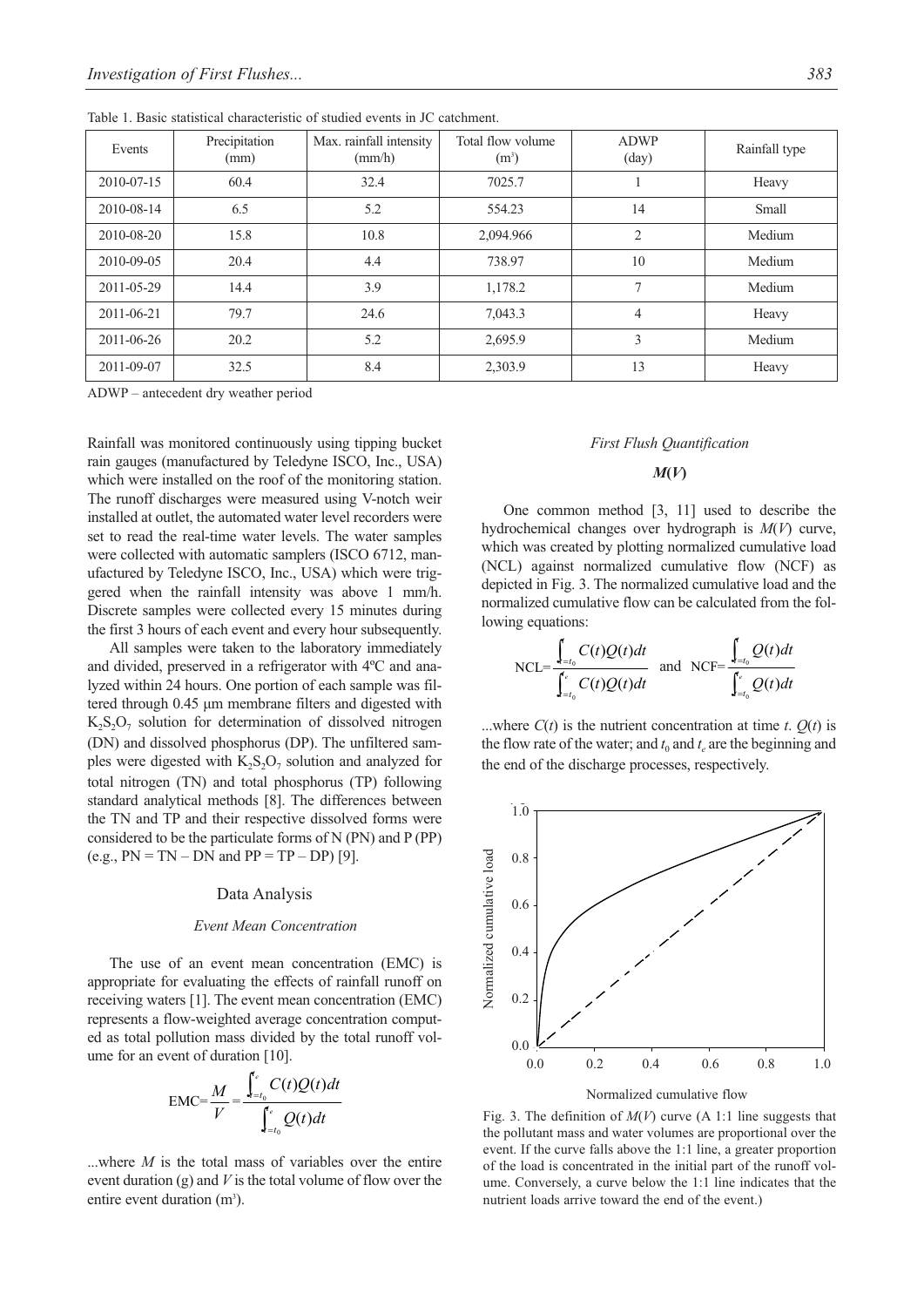# $FF_{25}$

The parameter  $FF_{25}$  represents the percentage of total mass delivered in the first 25% of runoff and was used frequently to identify the significance of a first flush [10]. For example, if the  $FF<sub>25</sub>$  is equal to 0.50, this means that 50% of this pollutant is transported in the first 25% of the runoff, significant "first flush" is identified.

#### **Results and Discussion**

#### Hydrological Processes

A total of eight rain events were investigated at the monitoring site. The basic rainfall characteristics are presented in Table 1. The rainfall for each event ranged from 6.5 to 79.7 mm, and the maximal rainfall intensity for each event ranged from 3.9 to 32.4 mm/h. Statistical analysis showed that precipitation was significantly correlated with runoff discharges ( $Y_{\text{ruooff}} = 97.4X_{\text{preipitation}} - 88.1$ , n=8; R2 =0.89). In this study, the events on 2010-8-14, 2010-8- 20, and 2011-9-7 represent small (6.5 mm), medium (15.8 mm), and heavy rainfall (32.5 mm) events, respectively, and were selected as representative examples in the description of the hydrological and hydro-chemical process below.

Fig. 4 presents the hydrological process of the three types of rainfall events in the catchment. The delayed runoff generation was observed at the outlets, and the peak discharge occurred approximately one hour after the peak rainfall. Meanwhile, the runoff events had slow flow recessions and smoothly discharged peaks. The hydrological response processes were deeply different with the results observed in the area dominated by impervious land surface in which the runoff was generally observed immediately when the measurable rain began, and the flow velocities corresponded closely to rainfall intensity. The runoff falling limbs were very short, and the flow velocity decreased immediately when the rain stopped [6, 12].

The differences of hydrological processes seem to be related to the characteristics of land surface. In the previous studies [6, 12], as a result of the higher percentage of impervious area, the surface runoff generated almost immediately at the beginning of the rainfall events, and reached the monitoring site in a short time. In contrast, due to the canopy modifications the amount and intensity of rainfall that reach the soil surface [13] and the surface soil properties regulating the hydrological flow paths [14], the subsurface runoff generally contributes a substantial fraction of runoff monitored in the catchment with high-permeability soil and a high percentage of vegetation coverage. Therefore, the delayed runoff generation and slower flow recession were observed at the outlet of JC due to the high percentage of the pervious area [15].

# N, P Concentrations during Rainfall Events

## *Temporal Variation of N, P Concentrations at Single Events*

At present study, the concentration of TN, DN, and PN ranged from 1.3 to 12.6 mg/L, 0.9 to 6.0 mg/L, 0.2 to 10.1 mg/L, respectively, for three typical rainfall events (Fig. 5a). During the small rainfall event on 2010-8-14, a smaller variation of nitrogen concentration was observed, the concentration of TN ranged from 1.5 to 2.8 mg/L, and DN was the dominant form of N at the total duration of the event, which ranged from 1.3 to 2.0 mg/L. However, during the medium and heavy rainfall events of 2010-8-20 and 2011-9-7, great variations of nitrogen concentration were observed, and PN was the dominant form of N at the early stage of the rainfall events, followed by DN as the dominant form at the subsequent stage. The concentrations of TN and PN were very high in the early stage of the rainfall events, especially for the first 3 hours of events duration, followed by a rapid decrease. In contrast, the concentrations of DN showed a relatively slight change throughout the course of the rainfall events.

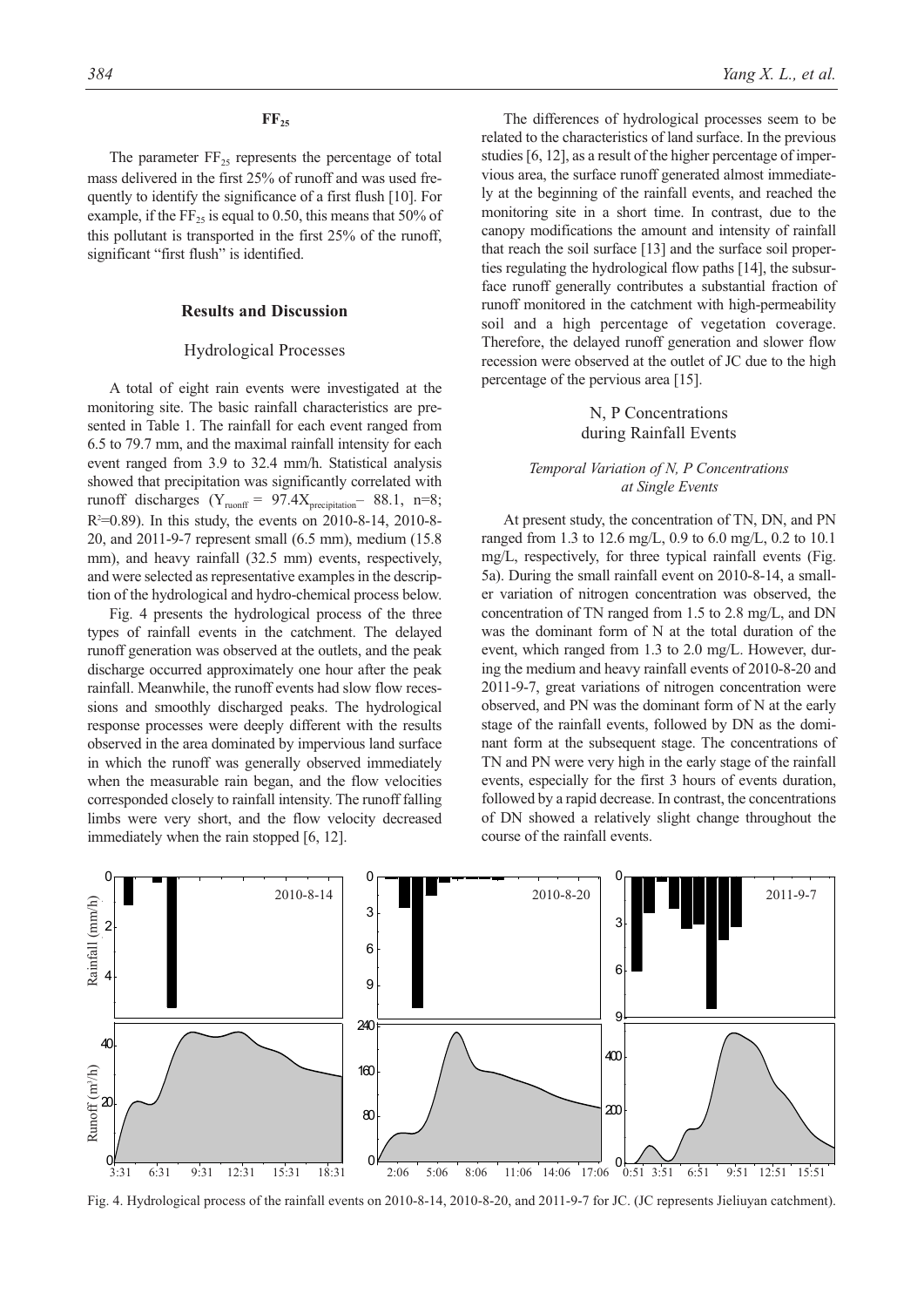For three typical rainfall events, the concentrations of TP, DP, and PP ranged from 0.1 to 6.3 mg/L, 0.02 to 0.9 mg/L, and 0.1 to 5.9 mg/L, respectively, and obvious peak concentrations were observed for TP and PP in the initial period of the rainfall events. For example, the peak concentrations of TP were 0.4, 1.3, and 6.3 mg/L for events of 2010-8-14, 2010-8-20, and 2011-9-7, respectively, and identified in the first 3 hours of the duration of events. Conversely, the DP concentration showed slight changes during a single rain event for the three typical events (Fig. 5b).

The result of this study indicated that transport process of nitrogen and phosphorus vary considerably from event to event, and in general rainfall size seems to be the most important factor influencing the transport process, and the significant preceding increase in nutrient concentrations and peak distribution of loads in the initial period of an event within the investigated catchment occurred in medium and heavy events (Figs. 5a and b). Such a phenomenon was also observed elsewhere [9, 16].

The preceding increase of the nutrient concentration was generally observed in the storm runoff from urban area, park, and so on, which was dominated by a high percentage of impervious area [1, 6]. In this study, such preceding increases also were observed for the rural-agricultural catchment in the hilly area of the upper Yangtze River. The phenomenon that the preceding increase in the nutrient concentrations and peak distribution of loads in the initial peri-



Fig. 5. Pollutogragphs of rainfall events at  $2010-08-14$ ,  $2010-08-20$ , and  $2011-09-07$  for Jieliuvan Catchment (a – nitrogen; b – phosphorus).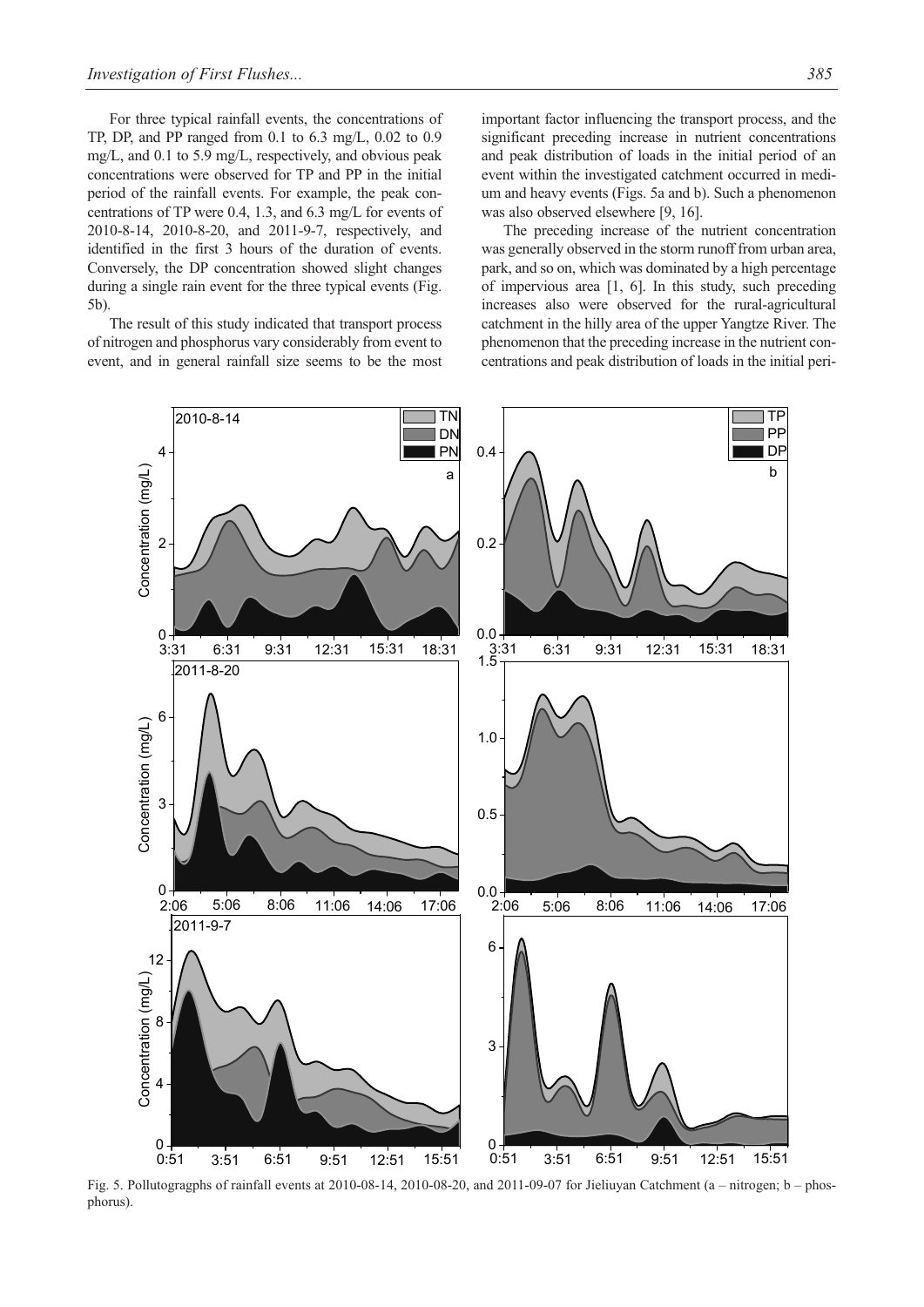| Rainfall type         | Concentration(mg/L) |                 |                 |                 |                 |                 |  |  |
|-----------------------|---------------------|-----------------|-----------------|-----------------|-----------------|-----------------|--|--|
|                       | TN                  | DN              | PN              | TP              | DP              | PP              |  |  |
| Small events $(N=1)$  | 2.33                | 1.63            | 0.71            | 0.51            | 0.12            | 0.38            |  |  |
| Medium events $(N=4)$ | $4.43 \pm 1.64$     | $2.91 \pm 1.01$ | $1.52 \pm 0.65$ | $0.84 \pm 0.29$ | $0.18 \pm 0.07$ | $0.67 \pm 0.28$ |  |  |
| Heavy events $(N=3)$  | $6.48 \pm 0.97$     | $4.06 \pm 0.31$ | $2.42\pm0.79$   | $1.67 \pm 0.74$ | $0.22 \pm 0.08$ | $1.45 \pm 0.67$ |  |  |
| Mean $(N=8)$          | $4.94 \pm 1.88$     | $3.18 \pm 1.08$ | $1.76 \pm 0.85$ | $1.11\pm0.65$   | $0.19\pm0.60$   | $0.92 \pm 0.60$ |  |  |

Table 2. Variations of EMCs in nitrogen and phosphorus for eight rainfall events in rural-agricultural catchment for different rainfall types.

od of an event was called "first flush" was proposed by Vorreiter and Hickey [17] first, which provided important information for defining the crucial time at which the nutrients are transported [3-5]. In this study, a significantly concentrated transport regime was found for TN, TP, PN, AN, and PP in the typical rural-agricultural catchment, especially in medium and heavy events. Therefore, the diffuse pollution in rural-agricultural catchment can be reduced dramatically by implementing infiltration or sedimentation measures to remove a greater fraction of the pollution load in the initial part of the runoff.

## *Event Mean Concentration*

In our investigation the average of EMCs of TN, DN, PN, TP, DP, and PP during the 8 rainfall events were 4.94±1.88 mg/L, 3.18±1.08 mg/L, 1.76±0.85 mg/L,  $1.11\pm0.65$  mg/L,  $0.19\pm0.60$  mg/L, and  $0.92\pm0.60$  mg/L, respectively (Table 2). The values of EMC for nitrogen and phosphorus also vary from event to event, and in generally rainfall size. For example, in the present study, the EMCs of TN and TP are 2.33 mg/L, 0.51 mg/L for a small rainfall event, and 4.43 mg/L, 0.84 mg/L and 6.48 mg/L, 1.67 mg/L for medium and heavy rainfall events, respectively (Table 2). This phenomenon implies that the greatest amount of nutrient export within the investigated catchment occurred in heavy and storm events, and more attention needs to be given to the control of diffuse pollution from rural-agricultural catchment during medium and heavy rainfall events. This phenomenon was consistent with the results of other research [18, 19].

In previous studies, agricultural activities, particularly the on-farm use of agrochemicals, have always been recognized as important sources of surface and subsurface water contamination in a catchment, and attention is generally focused on the movement of nutrients from agricultural fields [20]. For example, losses of nitrogen and phosphorus from eight small (85-2830 ha) agricultural catchments in Norway were analyzed by Bechmann et al. [21], the average event mean concentrations of TN and TP varied from 1.1 to 11.2 mg/L, and 0.06 to 0.42 mg/L, respectively. Tang et al. [22] found event mean concentrations of TN and TP of 2.0 mg/L and 0.1 mg/L, respectively, in stormwater runoff, in a typical agricultural catchment in China. Mckergow et al. [23] reported that the average TN EMC value of an agricultural area was 2.51-3.26 mg/L.

The urbanized area is a unique environment with characteristic disturbance gradients that alter natural biogeochemical cycles [24-26]. Human activities control major factors driving these cycles, including land use change and soil variability, atmospheric chemistry, and hydrologic modifications [26]. Nitrogen (N) and phosphorus (P) are derived from multiple sources and pathways in urbanized watersheds and thus water runoff is a major contributor to river pollution in many areas [27, 28]. For example, Lee et al. [1] reported that the mean TN EMC concentration of residential catchments ranged from 1.4-13.8 mg/L. Brezonik and Stadelmann [29] reported that the mean EMC of TN and TP were 3.08 and 0.59 mg/L, respectively, in the Twin Cities metropolitan area, Minnesota, USA.

The mean EMC of TN and TP in the present study in the hilly area of the upper Yangtze River Basin, China, were  $4.94\pm1.88$  mg/L and  $1.11\pm0.65$  mg/L, respectively, and were higher than the reported values, indicating that the impact of nutrient concentrations from the rural-agricultural catchment on receiving water were high. Furthermore, the results suggest that the concentrations of nitrogen and phosphorus in rainfall runoff were much higher than the thresholds of eutrophication by international standards (0.2mg/L for TN, 0.02mg/L for TP) proposed first by Thomann [30], and the average EMCs for TN and TP were approximately 22.5 and 35.0 times higher than the thresholds, which imply the ruralagricultural catchment is a potential "high-risk" discharger and posed a great pressure on the downstream water quality in the hilly area of the upper Yangtze River.

#### Analysis of First Flush

*M*(*V*) curves of normalized cumulative loads for different nutrient species against normalized cumulative flow were presented in Fig. 6. The results showed that the *M*(*V*) curves of TN, PN, TP, and PP were all clearly located above the 1:1 line during the rainfall events of 2010-8-20 and 2011-9-7 which represent medium and heavy rain, respectively. However, only the *M*(*V*) curves for TP and PP were distributed above the 1:1 line for the event of 2010-8-14 which represent of small event, and the *M*(*V*) curves for other nutrient species appeared close to the 1:1 line curves. These results indicated that a larger proportion of the mass for nitrogen and phosphorus was transported in the initial stage of runoff during the medium and heavy rainfall events, and only for phosphorus during the small rainfall event.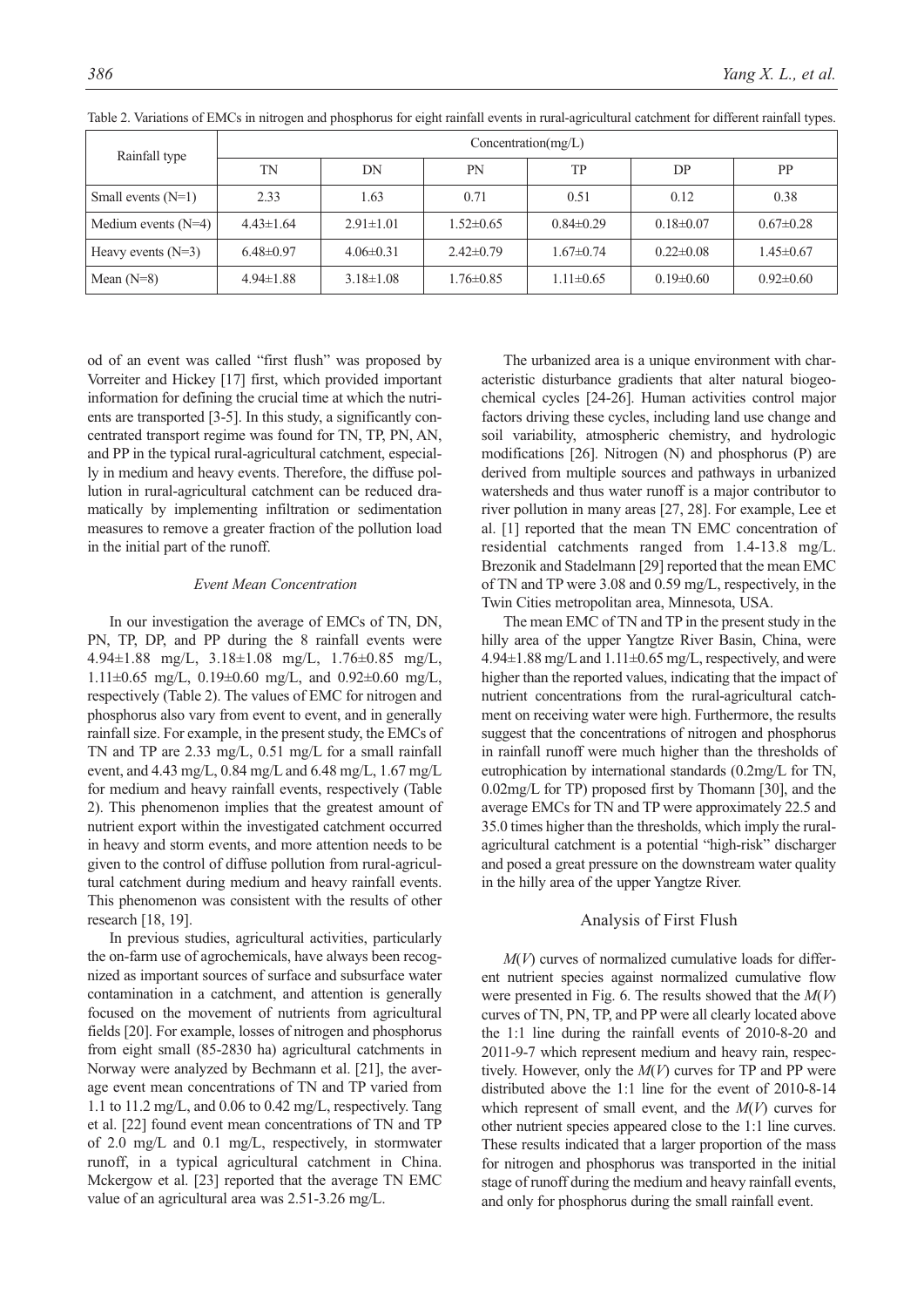The preceding increase in concentrations and the location of *M*(*V*) curves for TP, PP, TN, and PN indicated the occurrence of first flush, to quantify the strength of the First flush effects of the different forms of nutrient transport in JC catchment, the  $FF_{25}$  parameter [16] was employed. In this study, the average values of  $FF<sub>25</sub>$  for eight studied events were 0.36 for TN, for 0.31 DN, 0.44 for PN, 0.46 for TP, 0.28 for DP, and 0.51 for PP (Fig. 7). This means that a total of 36%, 31%, 44%, 46%, 28 % and 51% of the mass for TN, DN, PN, TP, DP, and PP, respectively, were discharged in the first 25% of the runoff. These results indicate



Fig. 6. NCL-plots of 2010-08-14, 2010-08-20, and 2011-09-07 for JC normalized cumulative load against normalized cumulative discharge.



Fig. 7. The  $FF_{25}$ s of different species were calculated for a total of eight rainfall events at Jieliuyan catchment sites.

0.0

TN DN PN TP DP PP

that the significant first flush effects occurred for TN, TP, PN, and PP, and the magnitude of the first flush was in the order of PP>TP>PN>TN.

In general, the first flush phenomenon has been frequently observed in small rural or urban catchments with a large portion of impervious area in which surface flow regime dominated the runoff process [1, 3, 4, 9]. The results of this study indicated that the First flush phenomenon was also identified in a typical rural-agricultural catchment and the concentrated losing process will provide an important scientific basis for the management of diffuse pollution in the rural-agricultural in the hilly area of the upper Yangtze River.

#### BMP Selection

The analysis of EMC indicated that the rural-agricultural catchment posed a great pressure on the downstream water quality, therefore more attention should be paid on the diffuse pollution from rural-agricultural catchment. Furthermore, our findings suggest a significantly concentrated transport regime for total N and P and particulate N and P at rural-agricultural catchment, which demonstrated an obvious strength of first flush, the highest value of  $FF_{25}$ for eight rainfall events was calculated for PN (0.69), followed by PP (0.57), TN (0.56), and TP (0.51 ). This means that 69%, 57%, 56%, and 51% of the mass for PN, PP, TN, TP, respectively, were discharged in the first 25% of the runoff. Therefore, these results suggesting that pollutants are transported is most intensive in the initial period of runoff duration, for example the first 3 hours, and applying treatment BMPs (e.g. wastewater infiltration measures, direct pumping of wastewater into detention ponds) in the early part of runoff could remove the diffuse pollutants more effectively than randomly timed BMPs.

#### **Conclusions**

In this study, the average EMCs of TN and TP for all investigated rainfall events were approximately 4.94±1.88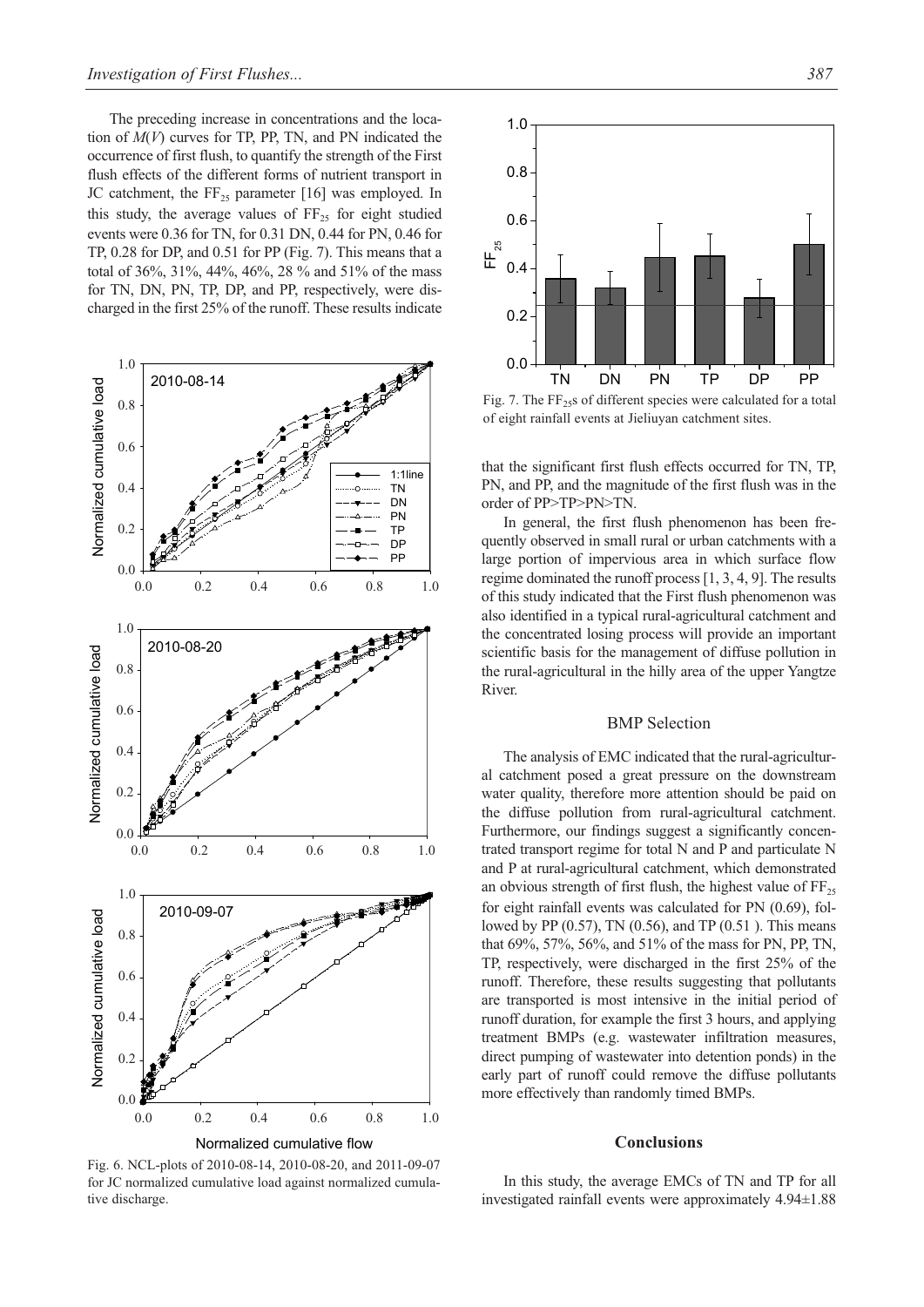mg/L and  $1.11\pm0.65$  mg/L, the analysis of EMCs of nitrogen and phosphorus indicated that the rainfall runoff from the rural-agricultural catchment in the hilly area of the upper Yangtze River, China, was severely polluted based on the thresholds of eutrophication by international standards. The preceding increase in the nutrient concentrations and peak distribution of loads in the initial period of an event indicated the first three hours was the crucial time at which the nutrients are transported intensively. Furthermore, the average values of  $FF_{25}$  indicated a total of 36%, 31%, 44%, 46%, 28%, and 51% of the mass for TN, DN, PN, TP, DP, and PP, respectively, were discharged in the first 25% of the runoff. The important first flush phenomenon has been investigated in rural-agricultural catchment, especially for nutrient transport during the medium and heavy rainfall events. Thus greater attention needs to be given to the ever-increasing rural-agricultural catchments in the hilly area of upper Yangtze River for the management of diffuse pollution, and best management practice, such as infiltration or sedimentation measures, should be employed to control the nutrient loss in the initial period of rainfall events.

In view of the large temporal variations of N and P concentration during single rainfall events in rural-agricultural catchment, a more intensive sampling program is recommended, especially in the initial period of runoff process during the medium and heavy rainfall events.

## **Acknowledgements**

Funding for this project was provided by the Natural Science Foundation of China (Grant No. 41271321 and 41001119) and the National key Basic Research Program of China (Grant No. 2012CB417101). We also would like to thank Youcai Luo, Xunqiang Cheng, and Qiuxia Tan for their assistance in sample collection and analysis.

#### **References**

- 1. LEE J.H., BANG K.W., KETCHUM L.H., CHOE J.S., YU M.J. First flush analysis of urban storm runoff. Sci. Total Environ. **293**, 163, **2002**.
- 2. WICKHAM J.D., JONES K.B., WADE T.G., RIITTERS K.H. Uncertainty in scaling nutrient export coefficients. In: Wu, K., Li, H., Loucks, OL.(Eds.).Scaling and uncertainty analysis in ecology. Springer, New York (Chapter12), **2006**.
- 3. MA M, KHAN S, LI S, KIM LH. First flush phenomena for highways: how it can be meaningfully defined. Proceedings of nineth International Conference on Urban Drainage, September, Portlnad, Oregon, **2002**.
- 4. SANSALONE J.J., CRISTINA C.M. First flush concepts for suspended and dissolved solids in small impervious watersheds. Journal of environmental engineering **130**, (11), 1301, **2004**.
- 5. KANGA J.H., KAYHANIANB M., STENSTROM M.K. Implications of a kinematic wave model for first flush treatment design. Water research **40**, 3820, **2006**.
- 6. LUO Z.X., ZHU B., WANG T., ZHANG J., XIN W., WANG D. Characterization of rainfall-runoff pollution in a small rural township in a hilly area with purple soil. Acta scientiae circumstantiae **28**, (9), 1823, **2008**.
- 7. ZHU B., WANG Z.H., ZHANG X.B. Phosphorus fractions and release potential of ditch sediments from different land uses in a small catchment of the upper Yangtze River. Journal of Soils Sediments **12**, 27890, **2012**.
- 8. EBINA J., TSUTSUI T., SHIRAI T. Simultaneous determination of total nitrogen and phosphorus in water using peroxodisulfate oxidation. Water Res. **17**, 1721, **1983**.
- 9. STUTTER M.I., LANGAN S.J., COOPER R.J. Spatial and temporal dynamics of stream water particualte and dissolved N, P and C forms along a catchment transect, NE Scotland. J. Hydrol. **50**, 187, **2008**.
- 10. OBERMANN M., ROSENWINKEL K.H., TOURNOUD G.M. Investigation of first flushes in a medium-sized Mediterranean watershed. J. Hydrol. **373**, 405, **2009**.
- 11. HATHAWAY J.M., HUNT W.F. Evaluation of first flush for indicator bacteria and total suspended solids in urban stormwater runoff. Water Air Soil Poll. **217**, 135, **2011**.
- 12. YANG X.L., CHEN Z.C., ZHU B. Transport characteristics of nitrogen on different land uses patterns in the hilly area of purple soil. Journal of Soil and Water Conservation **2**, 71, **2013**.
- 13. PUIGDEFABREGAS J. The role of vegetation patterns in structuring runoff and sediment fluxes in drylands. Earth Surface Processes and Landforms **30**, (2), 133, **2005**.
- 14. ARNAU-ROSALEN E., CALVO-CASES A., BOIX-FAYOS C., LAVEE H., SARAH P. Analysis of soil surface component patterns affecting runoff generation. An example of methods applied to Mediterranean hillslopes in Alicante (Spain). Geomorphology **101**, (4), 595, **2008**.
- 15. HAYGARTH P.M., WOOD F.L., HEATHWAITE A.L., BUTLER P.J. Phosphorus dynamics observed through increasing scales in a nested headwater-to-river channel study. Sci. Total Environ. **344**, 83, **2005**.
- 16. NAZAHIYAH R., YUSOP Z., ABUSTAN I. Storm water quality and pollution loading from an urban residential catchment in Johor, Malaysia. Water Science & Technology **56**, (7),1-9, **2007**.
- 17. VORREITER L., HICKEY C. Incidence of the first flush phenomenon in catchments of Sydney region. In:National conference publication-Institution of engineers **3**, 359, **1994**.
- 18. MANIQUIZ M.C., LEE S., KIM L.H. Multiple linear regression models of urban runoff pollutant load and event mean concentration considering rainfall variables. Journal of Environmental Sciences **22**, (6), 946, **2010**.
- 19. KATO T., KURODA H., NAKASONE H. Runoff characteristics of nutrients from an agricultural watershed with intensive livestock production. J. Hydrol. **368**, 79, **2009**.
- 20. ZHU B., WANG T., KUANG F.H., LUO Z.X., TANG J.L., XU T.P. Measurements of nitrate leaching from hillslope cropland in the central Sichuan Basin, China. Soil Science Society of America Journal **73**, (4), 1419, **2009**.
- 21. BECHMANN M., DEELSTRA J., STALNACHE P., EGGESTAD H.O., OYGARDEN L., PENGERUD A. Monitoring catchment scale agricultural pollution in Norway: policy instruments, implementation of mitigation methods and trends in nutrient and sediment losses. Environmental Science & Policy **11**, 102, **2008**.
- TANG J L., ZHANG B., GAO C., ZEPP H. Hydrological pathway and source area of nutrient losses identified by a multi-scale monitoring in an agricultural catchment. Catena **72**, 374, **2008**.